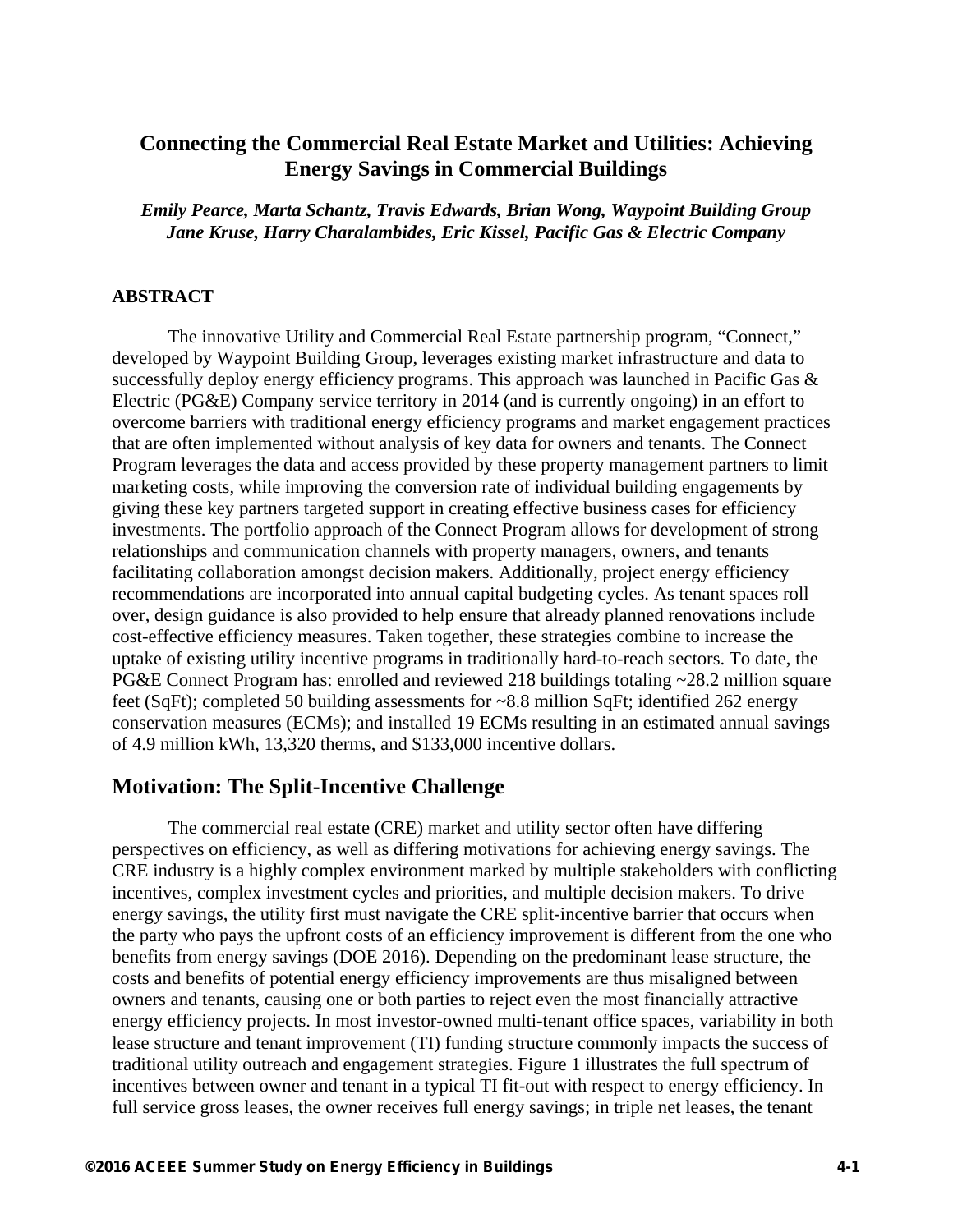receives full energy savings; and, in modified gross leases, the savings are split between the owner and the tenant. When the TI structure is an allowance, the first cost is pushed to the owner, while turnkey TI structures push the first cost to the tenant. Master metered spaces allow the owner to capture the full amount of energy savings a building generates, while sub-metered spaces allow tenants to capture the full amount of energy savings they generate. Understanding and navigating this dynamic environment within multi-tenant office spaces is critical in order for utilities to provide the right stakeholders with the right information at the right time.



Figure 1. Tenant Lease and Tenant Improvement Cost/Value Structure. *Source*: Waypoint.

Utilities may also lack visibility into the tenants who occupy investor-owned, multitenant office buildings. For example, the bill-paying customer of record may not align with the decision-making authority for energy efficiency improvements in the space while underlying tenants are invisible to the utility.

Further, timing an energy efficiency project appropriately for a customer vis-a-vis the capital planning process is important for utility collaboration. Utility annual calendars do not always align with CRE project planning schedules since property life cycles and budget cycles are structured and immovable. If a project is recommended after a customer's capital planning cycle has ended, or a TI improvement is completed, the utility must wait another fiscal year for the project opportunity to be considered. Note that this applies mainly to larger efficiency projects as opposed to smaller opportunities that may fit within a building's operations and maintenance (O&M) budget. Depending on the building and its size, capital budgets vary considerably. Based on Waypoint's experience, any project with costs >\$25,000 generally qualifies as a capital project. Therefore, if utility incentive programs are phased out in a certain calendar year, they may miss the CRE capital investment planning period that commonly occurs in the spring and early summer months, or mismatch with upcoming tenant lease expiration schedules. For instance, a building owner who just conducted a lobby renovation planned last year may not have enough remaining budget to cover additional utility-encouraged projects identified this year, even with incentive dollars supporting the business case.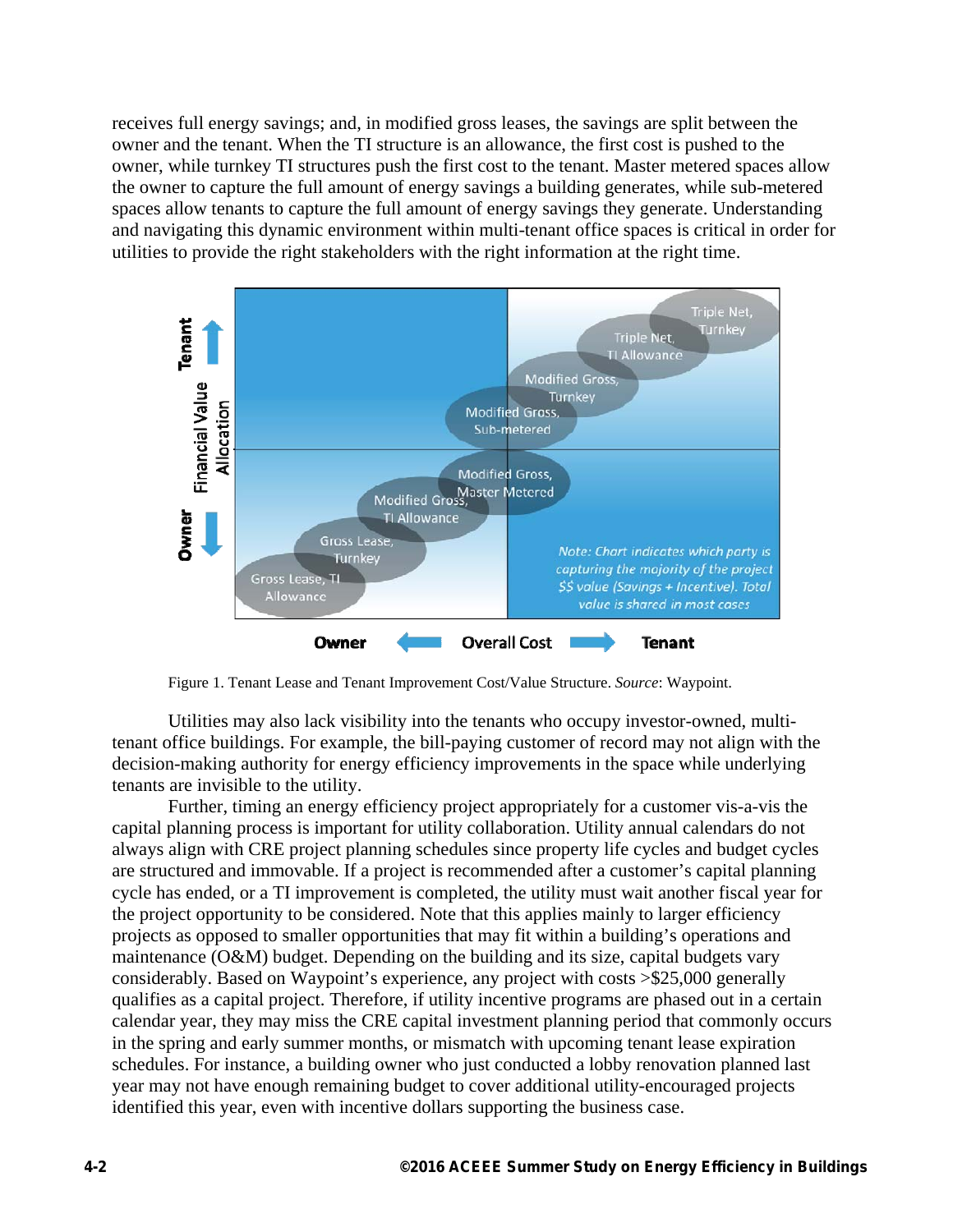In the typical investment lifecycle of a CRE property, a building owner who recently purchased a property is often more willing to consider implementing large capital upgrades, including efficiency improvements. If ownership is nearing the sell-period of their property, or only plans to hold the property for a short period of time, the owner will be less willing to invest in efficiency measures. Identifying and capitalizing on these critical times in the investment



lifecycle of a building to offer the appropriate incentive program is a prevalent challenge currently faced across the market. Figure 2 presents the common stages of an investor-owned property lifecycle, each with potential opportunities for including energy efficiency. CRE property owners and managers do not always integrate energy efficiency planning as a central point of each stage of the property life cycle; however, the Connect Program understands the opportunity that lies therein and recommends the proper options based on the property's lifecycle stage.

Figure 2. Energy Considerations in each CRE Property Lifecycle Stage. *Source:* Waypoint.

Conversely, CRE stakeholders may be unaware of utility incentive opportunities for significant energy efficiency projects. Property managers may have difficulty prioritizing energy efficiency projects for their properties, and can struggle to navigate program options and eligibility requirements. While decisions in the CRE market are commonly made based on the financial value added to the net operating income (NOI) of the asset, utilities commonly communicate the benefits of energy efficiency in terms of kWh usage and peak kW demand reductions. While many CRE property management firms have data and insight into how effectively a building is being run, they often encounter barriers including: lack of understanding of how to convert this knowledge into cost-effective energy project implementation; lack of budget for energy management (often considered "overhead" by building staff, and ultimately an additional cost to ownership); lack of a dedicated resource to pursue and implement energy saving projects; and, a lack of owner and/or tenant buy-in to any capital improvements for a building's infrastructure. Table 1 summarizes the barriers to energy efficiency faced by the CRE market at large.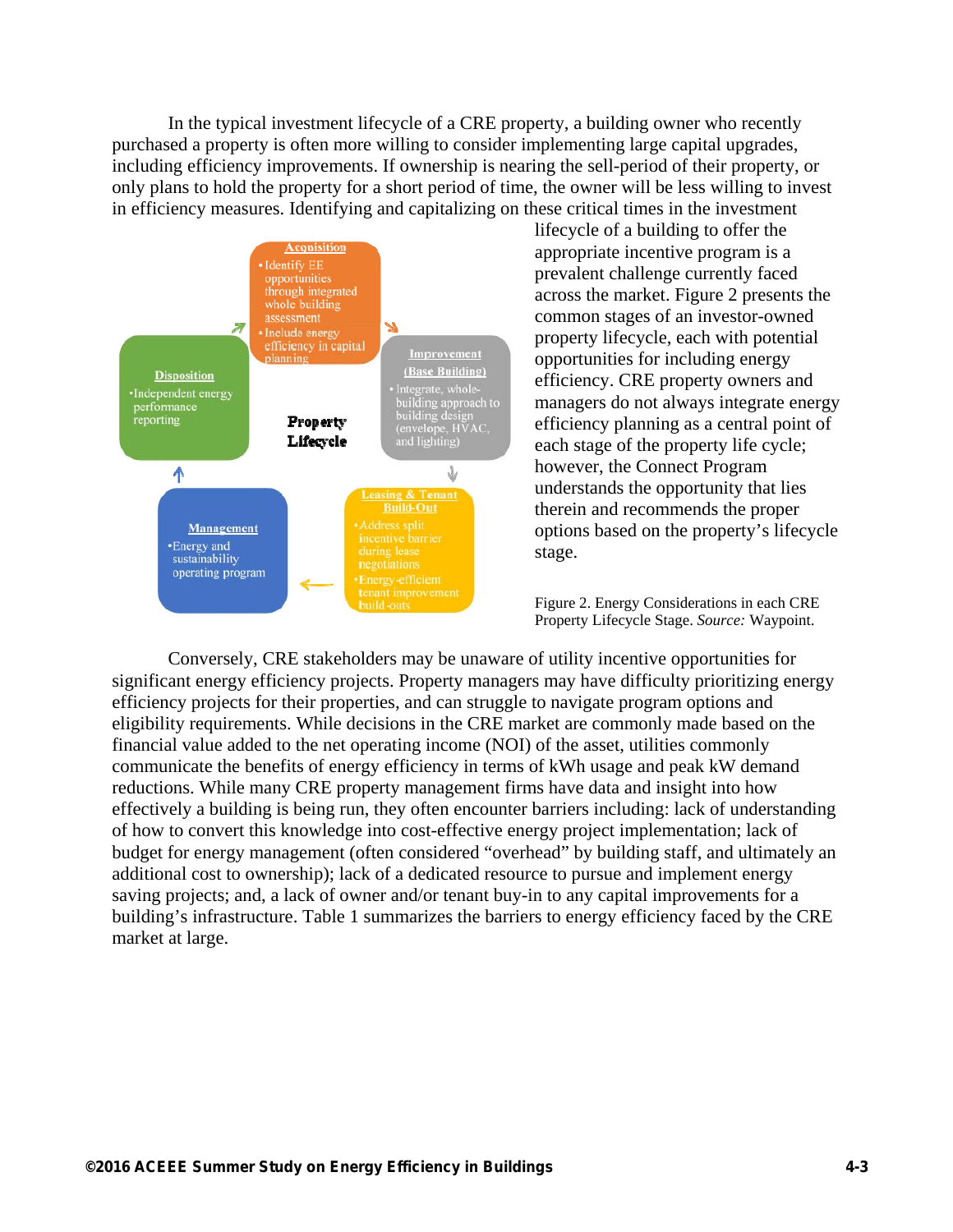| <b>Barrier</b>                | <b>Definition</b>                                                                                                                                                               | <b>Example</b>                                                                                                                                                                                                              | <b>Solution</b>                                                                                                                                                                                                                                  |
|-------------------------------|---------------------------------------------------------------------------------------------------------------------------------------------------------------------------------|-----------------------------------------------------------------------------------------------------------------------------------------------------------------------------------------------------------------------------|--------------------------------------------------------------------------------------------------------------------------------------------------------------------------------------------------------------------------------------------------|
| Financial                     | A barrier that prevents<br>investment in energy<br>efficiency due to actual or<br>perceived costs<br>associated with assessing<br>or implementing energy<br>efficiency projects | Office tenants or landlords<br>with medium-length leases or<br>hold periods (3-5 years) are<br>especially sensitive to the<br>timing of financial returns.<br>Reaching a $<$ 3-year payback<br>is often a target milestone. | Align ECM business case to<br>metrics that commercial<br>owners and customers respond<br>to, such as \$ spend/SqFt,<br>simple payback, and ROI (may<br>vary by space type).                                                                      |
| Structure<br>Market           | Barriers resulting from<br>differing motivations and<br>incentives across the<br>range of market actors                                                                         | The split-incentive barrier, in<br>which costs and benefits of an<br>energy improvement are<br>misaligned between owners<br>and tenants, causing one/both<br>parties to reject the projects                                 | Determine basic value<br>propositions for all parties and<br>align incentives for each party<br>early in the process. Ensure<br>flexibility in utility program<br>design to enable this.                                                         |
| Information $\&$<br>Knowledge | <b>Informational barriers</b><br>resulting from a lack of<br>transparency and<br>information about energy<br>use, costs, benefits, and<br>savings                               | A building owner or tenant<br>being unaware of what<br>efficiency options or utility<br>programs are available to<br>them                                                                                                   | Communicate consistently, and<br>consider how customers prefer<br>to receive information. E.g.<br>Energy-efficient tenant spaces<br>save money and increase asset<br>value by contributing to<br>certifications such as LEED<br>and ENERGY STAR. |
| Building<br>Physical          | Physical building barriers<br>resulting from the<br>existing nature of the<br>building and its current<br>state of improvements                                                 | A recent large building<br>renovation that took place<br>without considering energy<br>efficiency, limiting<br>availability of capital funding<br>leftover for efficiency<br>improvements                                   | Understand the critical nature<br>of CRE project timing and<br>history for each individual<br>building, and align outreach/<br>engagement to building<br>lifecycles and customer leases.                                                         |

Table 1: Barriers to Energy Efficiency Faced by the CRE Sector. *Source:* Waypoint.

### **Solution**

To address these common market barriers to energy efficiency implementation in the CRE industry, Waypoint Building Group developed a non-resource utility program, "Connect" (PG&E 2014). First piloted with PG&E in 2014, the Connect Program sought to overcome the traditional barriers to CRE stakeholders adopting utility-promoted efficiency measures. Waypoint's Connect Program (Waypoint 2016), the process of which is shown in Figure 3, analyzes individual buildings and portfolios of buildings to prioritize projects with the highest opportunity with deliberate attention to end-customer (owner/tenant) characteristics. Waypoint, in conjunction with utility account executives and its existing CRE partners, links existing utility program offerings to the CRE industry by identifying and engaging the appropriate decision makers, with the appropriate programs, at the appropriate time. The program leverages existing market infrastructure and data to more effectively deploy existing energy efficiency programs. This approach yields strong benefits for the CRE sector, including relevant and timely information, streamlined implementation processes, and ongoing incentive processing support. In addition, it benefits utilities by fostering deeper customer relationships and driving increased market penetration and program adoption.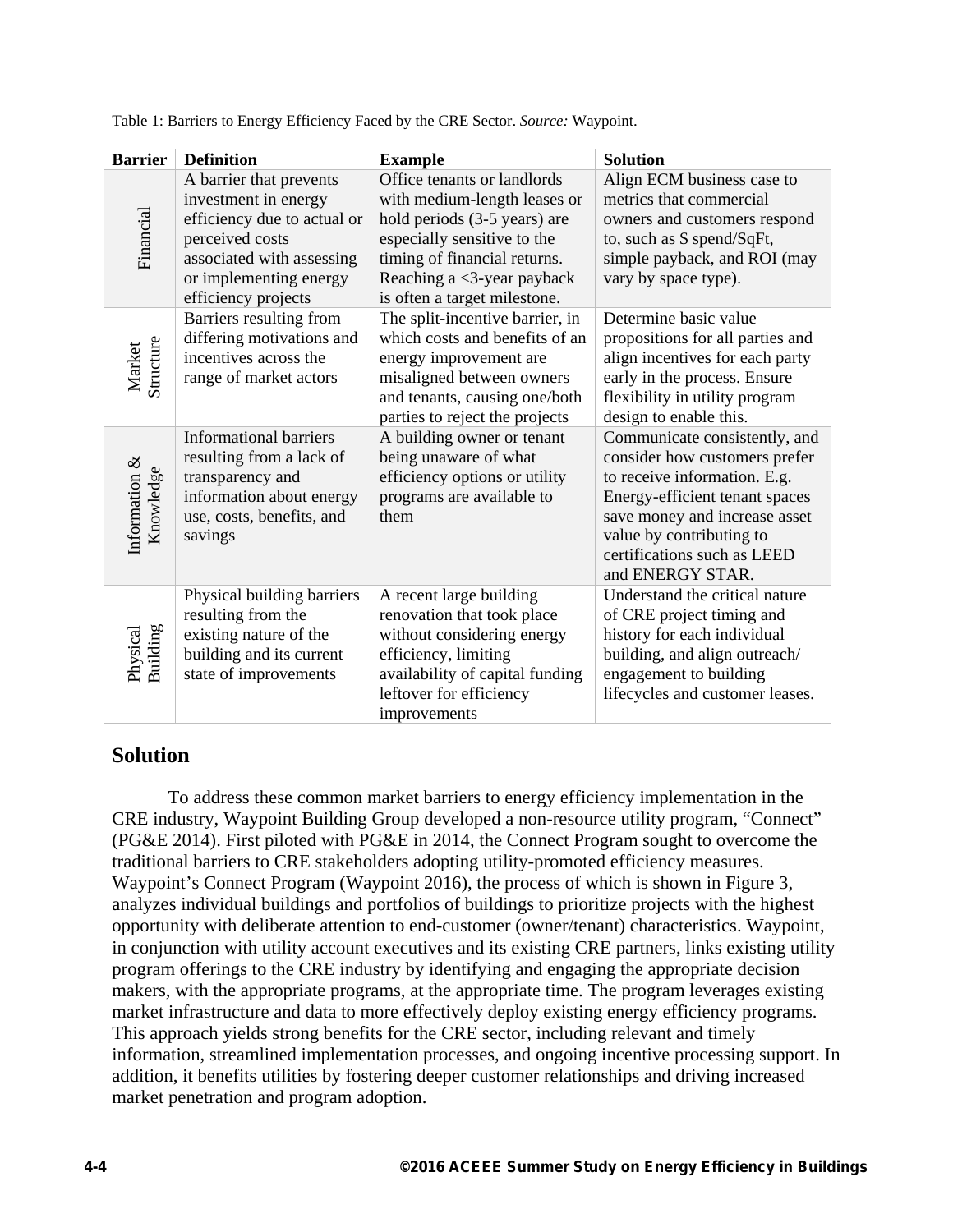

Figure 3. High-Level Connect Program Process. *Source:* Waypoint.

### **The Role and Value of CRE Partnerships**

CRE partnerships are a vital element of the Connect Program. By working with the leading and largest property management firms in PG&E's service territory, Waypoint provides PG&E with early insight into buildings that are at critical timing junctures (i.e. during the acquisition or leasing phase) to make building energy improvements. For each iteration of the Connect Program (to date, three CRE firms' portfolios have participated, totaling three iterations), Waypoint leverages a different CRE firm to ensure widespread and representative participation from properties across the utility territory. This approach adds value to utility efficiency programs by drastically lowering the marketing budget required to gain access to portfolios of buildings and engage key decision makers. In addition, the program is championed by Senior Executives within the CRE partner firms, which helps to reinforce the importance of energy efficiency within each partner's building portfolio. Furthermore, the Connect Program leverages relationships with multiple staff throughout the property management chain who serve as trusted advisors to decision makers.

The Connect Program leverages the data and access provided by these CRE partners (as shown in Table 2) to limit marketing costs, while improving the conversion rate of individual building engagements, by giving these key partners targeted support in creating effective business cases for efficiency investments. Existing utility programs bring relevant and impactful options to the CRE market, but need targeted messaging with language that resonates with the intended audience.

| Data Source             | Data Type per Property                                                                                                                                                                                                                |  |
|-------------------------|---------------------------------------------------------------------------------------------------------------------------------------------------------------------------------------------------------------------------------------|--|
| <b>PG&amp;E Utility</b> | Monthly energy usage, monthly energy spending, annual incentive<br>participation, incentive energy savings, incentive funding amounts,<br>number of meters and service accounts, and maximum peak demand                              |  |
| <b>CRE</b> Partner      | Address, property manager, portfolio manager, building engineer, number<br>of floors, number of SqFt, building age, recent audits, number of tenants,<br>lease structure, and other relevant qualitative and quantitative data pieces |  |

Table 2: Data Analyzed in the Connect Program. *Source*: Waypoint

The portfolio approach of the Connect Program allows the utility to develop strong relationships and communication channels with property managers, owners, and tenants, and facilitates collaboration amongst decision makers. Additionally, project energy efficiency recommendations are incorporated into annual capital budgeting cycles. As tenant spaces roll over, design guidance is also provided to help ensure that already-planned renovations include cost-effective efficiency measures. Taken together, these strategies combine to increase the uptake of existing utility incentive programs.

Not only does the Connect Program work with the CRE partners, but it also helps to improve utility program performance through staff education and development. The utility account managers are able to further develop customer relationships through building efficiency plans that have the potential to span multiple-year periods. As such, they are able to develop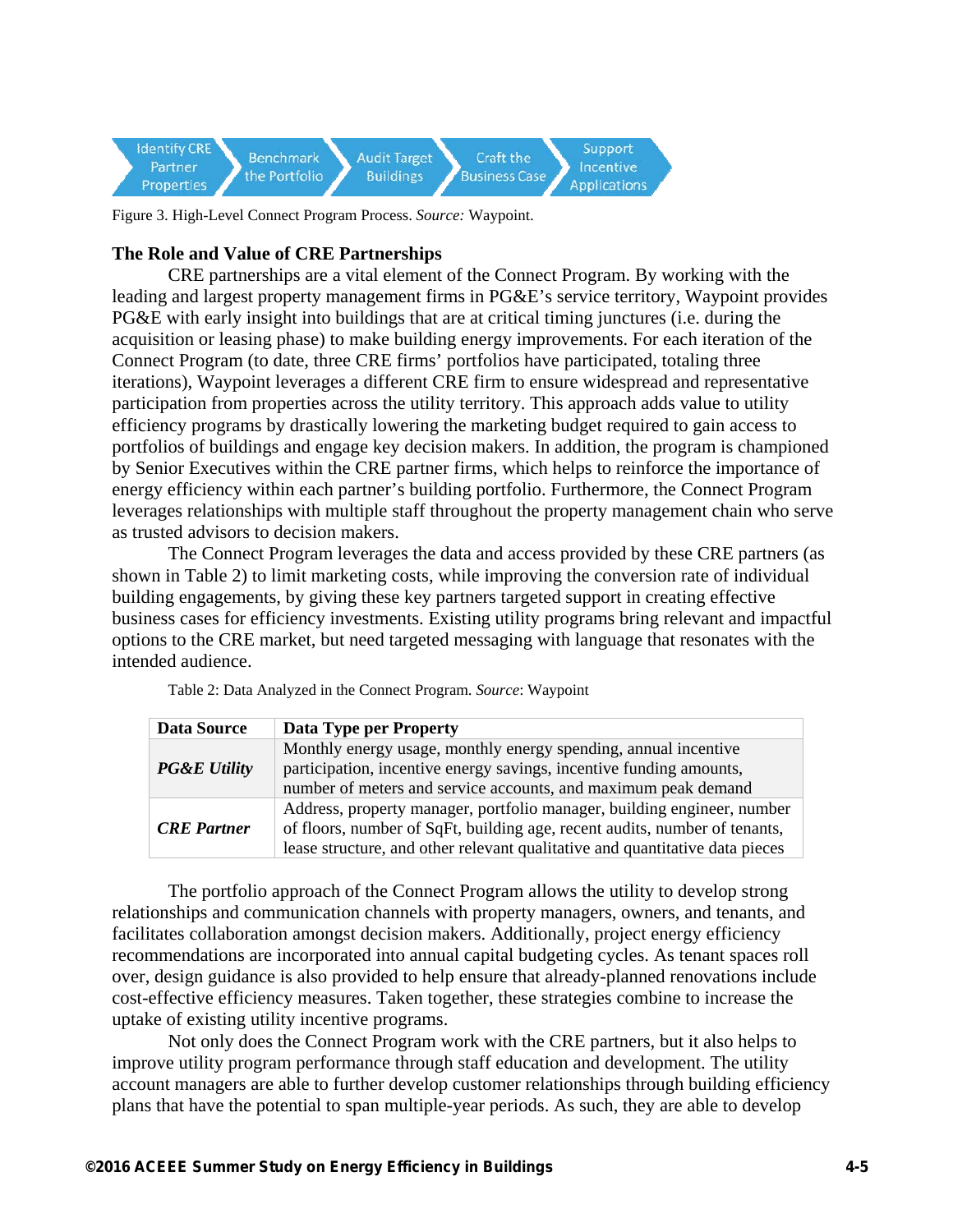additional market deployment channels by expanding the number of property manager partner relationships over time. Customer experience is improved through the innovative engagement strategy with the evolved relationships and increased utility understanding of the CRE market. The long-lasting relationships formed from the Connect Program have the potential to develop a long pipeline of future projects for capture by PG&E programs. This stands to enhance effectiveness across various utility programs by generating customer applications.

#### **Utility Connect Program Process**

First, the Connect Program identifies the CRE partner properties to benchmark, which can span a diverse range of owners and tenants. Waypoint benchmarks the portfolio of properties using data provided by both the utility and the CRE partner and captures key indicators that represent a building's energy savings potential. Depending on the data available, Waypoint's benchmarking process weights a number of metrics that influence the energy efficiency opportunity of a property. The metrics fall under three primary categories: financial (a main priority of the CRE partners), usage (a main priority of the utility), and programming (a main priority for Waypoint in considering program feasibility). In traditional CRE fashion, information is not analyzed annually, but rather throughout the trailing 12 months (T12) to show the most recent and actionable data. Figure 4 explains in more detail the methodology behind the Connect Program benchmark metrics. The benchmark compares each property against others in its portfolio, and is based upon the data available to Waypoint and the Connect Program. While not all possible normalizing factors are leveraged in the benchmark (e.g. building sub-type, operating hours, data servers), these and other considerations are factored in qualitatively after the benchmark is completed via collaborative discussions among Waypoint, PG&E, and the CRE Partner.

|                                                      | <b>Potential Benchmark</b><br><b>Metrics</b>                                                                                | <b>Explanation - Methodology and Goals</b>                                                                                                                                                                                                                                                                                                                                                                                                                                  |
|------------------------------------------------------|-----------------------------------------------------------------------------------------------------------------------------|-----------------------------------------------------------------------------------------------------------------------------------------------------------------------------------------------------------------------------------------------------------------------------------------------------------------------------------------------------------------------------------------------------------------------------------------------------------------------------|
| Spend (\$)<br>30% weight<br>Financial<br>Performance | Energy Spend (\$) PSF<br>(Trailing 12 Months)                                                                               | This metric evaluates energy performance while controlling for building size.<br>Commercial building managers & investors often quantify operating<br>expenses and financial performance metrics in per square foot (PSF) terms,<br>and are often evaluated against a baseline established across the regional<br>portfolio. Higher spend per square foot indicates higher savings<br>opportunities as well as likely interest by management and owners to<br>reduce costs. |
| Usage (kWh)<br>50% weight                            | <b>Weather Normalized</b><br><b>Energy Consumption</b><br>(Trailing 12 Months)                                              | This metric indicates overall energy saving potential. Buildings with larger<br>consumption will have greater savings opportunities. Weather<br>normalization controls for unusual weather swings and differences between<br>geographical climates.                                                                                                                                                                                                                         |
| Energy Savings<br>Potential                          | % Change in Energy<br><b>Consumption (Trailing 12)</b><br>months vs prior year.<br>Normalized for Occupancy if<br>possible) | Buildings with increasing usage trends are typically more motivated to<br>invest in energy savings measures to lower costs. If possible, this metric is<br>normalized for occupancy to account for unoccupied spaces.                                                                                                                                                                                                                                                       |
| Program                                              | <b>Max Peak Demand (Trailing</b><br>4 years)                                                                                | To manage peak energy prices and to reduce a utility's max demand levels,<br>identifying buildings with higher peak demand offers greater savings<br>opportunities and utility efficiencies.                                                                                                                                                                                                                                                                                |
| 20% weight<br>EE Program                             | <b>Annual Savings from EE</b><br>Programs (Trailing 4 years)                                                                | Buildings with minimal program participation history may have more savings<br>opportunities than buildings who have historically been more active.                                                                                                                                                                                                                                                                                                                          |
| Feasibility                                          | # Active Service<br><b>Agreements</b>                                                                                       | Incentive programs are often hard to deploy in buildings with several<br>different customers of record (CORs) that benefit from the improvement.                                                                                                                                                                                                                                                                                                                            |

Figure 4: Methodology and Goals for Connect Program Benchmark Metrics. *Source*: Waypoint.

The benchmark analysis results in a weighted rank of each property in the portfolio, and the top properties with the most savings opportunities are recommended as "target buildings" for energy audits. Upon benchmark completion, Waypoint and PG&E present the results together to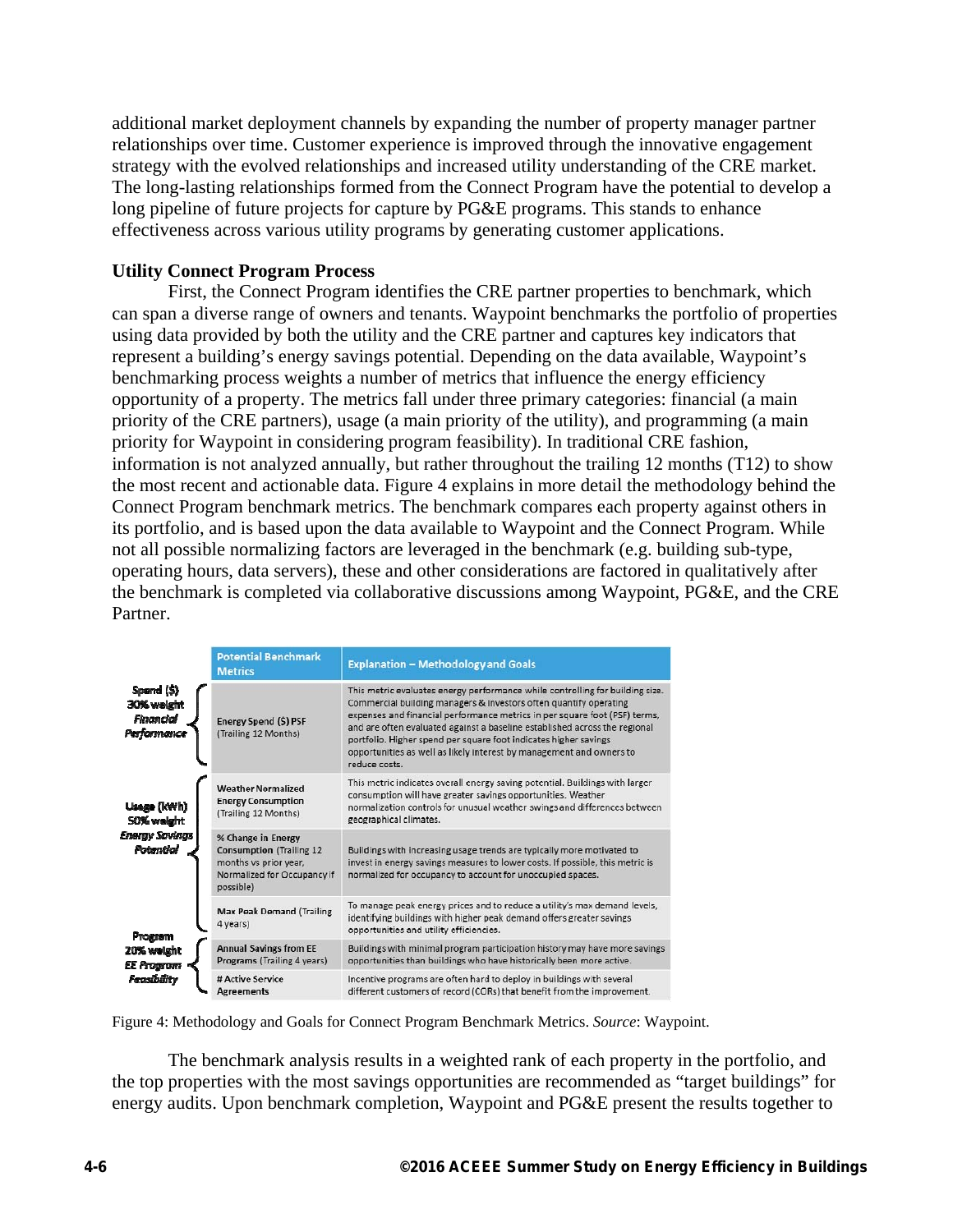the CRE partner. Waypoint then conducts the equivalent of ASHRAE Level 1 utility-funded audits with the property management team to ensure their buy-in and participation. After the audit, Waypoint constructs a customized "target report" that includes actionable energy efficiency measures recommended and a business case with clear payback periods and incentive information. The report is targeted to ownership, and as such, prioritizes projects with short paybacks and references metrics such as return on investment (ROI), payback period, and \$/SqFt. In addition, other non-energy data points are included in the reports to round out the case for each of the recommended efficiency measures. Waypoint presents the target reports in person to decision makers at each building and explains the value of potential measures. This results in a motivated, empowered, property management team with a business case for energy efficiency and support from the Connect Program. This team effort encourages long-lasting CRE relationships with PG&E and sets the stage for ongoing discussions about future energy efficiency incentive opportunities for the next budget cycle.

Once the full suite of information is in the hands of the CRE partners, the Connect Program ensures follow-through on incentive applications and energy efficiency measure implementation. Waypoint processes the utility incentive paperwork hand-in-hand with the property management teams, including obtaining building owners' signatures when necessary. To ensure a smooth process, Waypoint facilitates communication between PG&E and property management staff with regular check-ins and updates. Because the entire CRE partners' portfolios are involved in the Connect Program, even if they are not selected for target building audits, they are still eligible for non-target incentive support. Non-target support helps the property management team understand potential incentive opportunities for energy efficiency implementation, and has so far received uptake on an ad-hoc basis with 8-9 motivated property managers. As with each property in the Connect Program, the quantity and type of measures are determined on a project-by-project basis to optimize energy savings and cost effectiveness.

#### **Program Results**

Since 2014, Waypoint has enrolled and benchmarked 218 buildings, comprising 28.2 million SqFt in the office, data center, mixed use, warehouse, industrial, and retail spaces in the PG&E service territory. Table 3 displays the SqFt breakdown of the buildings enrolled in the Connect Program by location. San Francisco, Oakland, and San Jose comprise 54% (or 118) of the total buildings and 71% (or 19.9 million SqFt) of the total square footage analyzed. Waypoint targets buildings located in metropolitan regions because they have a much higher average SqFt, which is often directly correlated to energy usage and power consumption. This strategy prioritizes the highest energy-consuming buildings within PG&E service territory, which maximizes energy savings potential.

| <b>City</b>          | <b>Total Buildings</b> | <b>Total SqFt</b> | SqFt by $\%$ | <b>Average SqFt</b> |
|----------------------|------------------------|-------------------|--------------|---------------------|
| <b>San Francisco</b> | 50                     | 11,787,203        | 42%          | 235,744             |
| <b>San Jose</b>      | 51                     | 5,077,687         | 18%          | 99,562              |
| <b>Oakland</b>       | 17                     | 3,055,976         | 11%          | 179,763             |
| <b>All Other</b>     | 100                    | 8,267,056         | 29%          | 82,671              |
| <b>Total</b>         | 218                    | 28,187,921        | 100%         | N/A                 |

Table 3: Utility Connect Commercial Building Benchmark Breakdown by City. Source: Waypoint.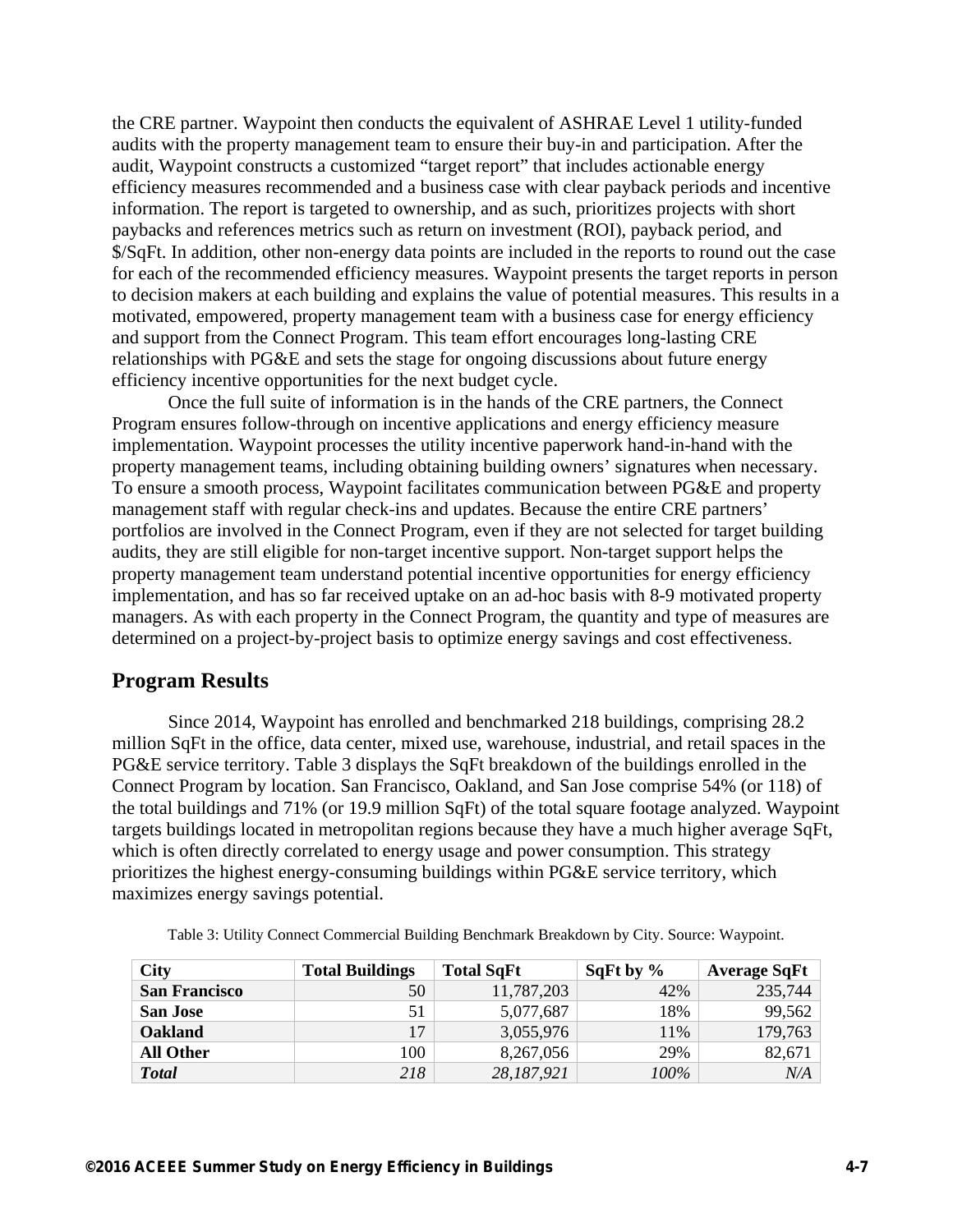Table 4 displays the SqFt and energy usage breakdown for each building by asset type enrolled in the PG&E Connect Program. Office, data center, and mixed-use spaces comprise 26.1 million SqFt, or 93%, of the total portfolio of buildings touched. The Connect Program places a strong emphasis on targeting and driving energy savings in these asset types because these buildings have a much higher annual electric consumption and intensity when compared to light industrial and retail. When selecting properties for audits, this strategy maximizes total energy savings potential, which builds a better business case for the ECMs recommended.

| <b>Asset Type</b>             | <b>Total</b><br><b>Building</b><br>Count | <b>Total SqFt</b> | SqFt by $\%$ | <b>Average Electric</b><br><b>Use Intensity EUI</b><br>(kWh/SqFt) | <b>Average Annual</b><br><b>Electric</b><br><b>Consumption</b><br>(kWh/yr) |
|-------------------------------|------------------------------------------|-------------------|--------------|-------------------------------------------------------------------|----------------------------------------------------------------------------|
| <b>Office</b>                 | 126                                      | 18,846,481        | 65%          | 19                                                                | 2,353,811                                                                  |
| <b>High Tech</b> <sup>1</sup> | 40                                       | 4,976,745         | 17%          | 89                                                                | 10,670,034                                                                 |
| $Mixed-Use2$                  | 20                                       | 2,920,676         | 10%          | 26                                                                | 1,694,719                                                                  |
| <b>Industrial</b>             | 20                                       | 1,620,464         | 6%           | 10                                                                | 559,018                                                                    |
| <b>Retail</b>                 | 13                                       | 429,514           | 2%           | 14                                                                | 541,834                                                                    |
| <b>Total</b>                  | 218                                      | 28,187,921        | 100%         | N/A                                                               | N/A                                                                        |

Table 4: Utility Connect Commercial Building Benchmark Breakdown by Asset Type. *Source*: Waypoint.

By enrolling the vast amount of buildings in various regional markets within PG&E service territory, Waypoint provides PG&E with a streamlined communications channel to a traditionally hard-to-reach market of buildings. In doing so, the Connect Program gives PG&E the unique ability to drive tailored energy efficiency initiatives to entire portfolios of commercial buildings, ultimately furthering uptake of energy efficiency upgrades at scale.



Figure 5: Total Annual kWh Savings Identified for Audited Properties by Payback Period (yr). *Source*: Waypoint.

The PG&E Connect Program has completed 50 building audits comprising over 8.8 million SqFt. From these assessments, 262 ECMs have been recommended resulting in an estimated 21.5

 $\overline{a}$ <sup>1</sup> High Tech is defined as commercial building with significant space used for data center/server room or other high tech equipment.

 $2$  Mixed-Use is defined as mix of office, high tech, industrial, or retail space.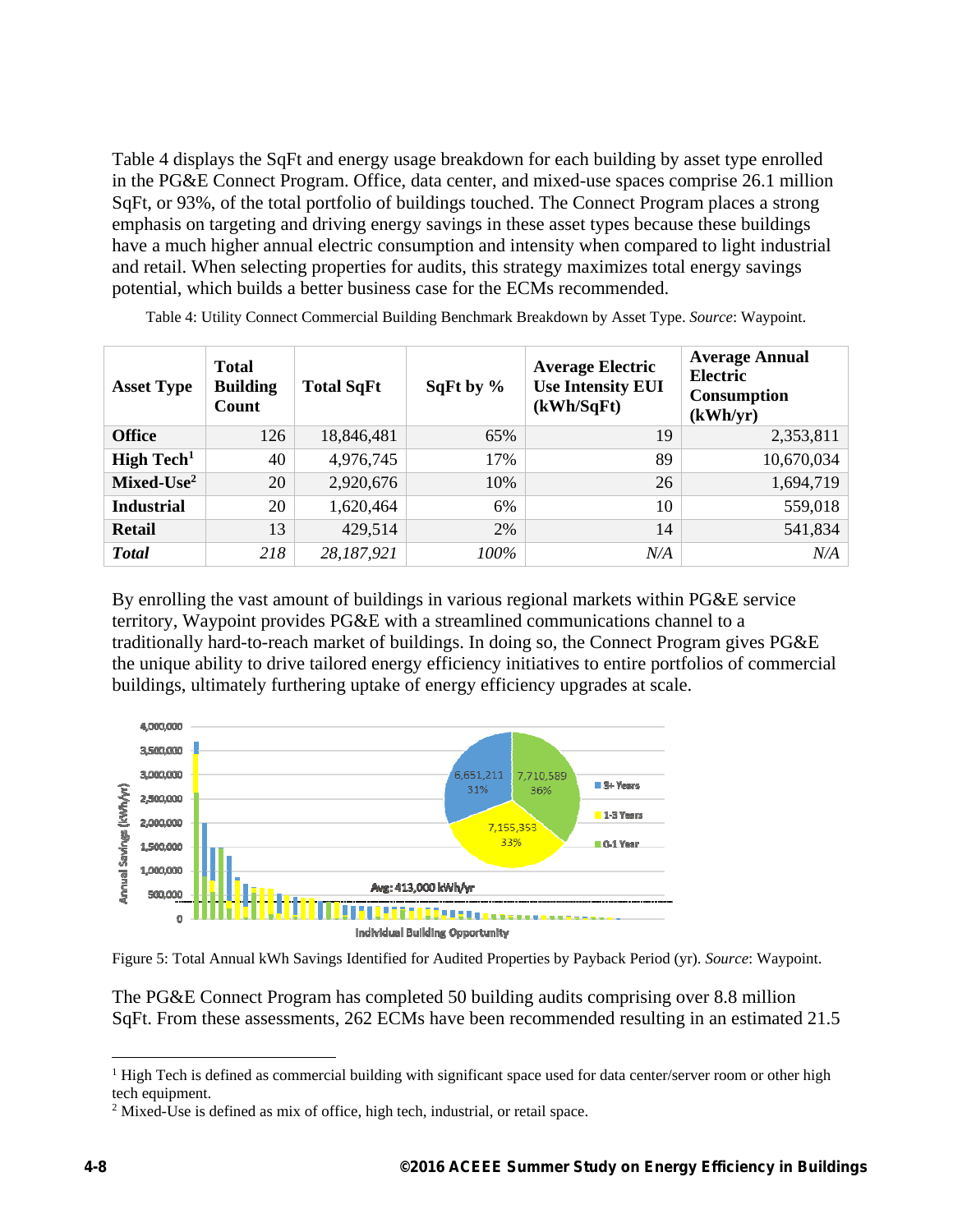million kWh of identified annual electric savings, 41,000 annual therm savings, and \$1.8 million incentive dollars. 19 ECMs have been adopted resulting in an estimated annual savings of 4.9 million kWh, 13,320 therms, and \$133,000 incentive dollars. Figure 5 displays the total annual kWh savings identified at each individual building broken down by simple payback period. 69% of all of the identified annual kWh savings have a three-year simple payback or less, with 33% measures paying off in one year or less. Waypoint prioritizes ECMs that pay off in three years or less to increase the propensity of owners investing in the upgrades.

Figures 6 and  $7<sup>3</sup>$  display the end-use type for the recommended efficiency projects and the corresponding PG&E incentive program. To date, the Connect Program audits have identified a majority of savings with HVAC and interior lighting projects. Waypoint, PG&E, and building management work together to select measures that meet the customer needs. Table 5 describes the PG&E incentive programs in more detail.





| Program       | <b>Description</b>                                                                                                                       |  |  |
|---------------|------------------------------------------------------------------------------------------------------------------------------------------|--|--|
| RCx           | Retro-commissioning Program (RCx): a systematic process focused on incentivizing<br>improvements to the efficiency of existing equipment |  |  |
|               | Customized Retrofit Incentive: for installation of energy efficiency improvements based on                                               |  |  |
| <b>Custom</b> | calculated energy savings                                                                                                                |  |  |
| <b>Deemed</b> | Deemed Incentive: an incentive paid directly after installation of high-efficiency equipment                                             |  |  |
| GP            | Incentive offering from a PG&E-local government partnership (GP) program                                                                 |  |  |
| 3P            | Incentive from third party (3P) programs for energy efficiency improvements                                                              |  |  |
| <b>SGIP</b>   | Self-Generation Incentive Program (SGIP): incentivizes self-generation projects                                                          |  |  |
| <b>SBD</b>    | Savings By Design (SBD): focused on incentivizing new construction high-performance                                                      |  |  |
|               | building design and construction for commercial buildings                                                                                |  |  |

Table 5: PG&E Efficiency Program Descriptions. *Source*: PG&E.

Figure 8 displays the incentive applications submitted for PG&E incentive programs. These resulted in an estimated 4.7 million kWh and 13,320 therms of annual energy savings and \$133,000 of incentive dollars. Waypoint has been successful in utilizing many of the different PG&E program offerings to increase adoption of energy efficiency projects.

 $\overline{a}$ 

<sup>&</sup>lt;sup>3</sup> Controls are defined as building systems used to control HVAC and lighting equipment use based on occupancy and other factors.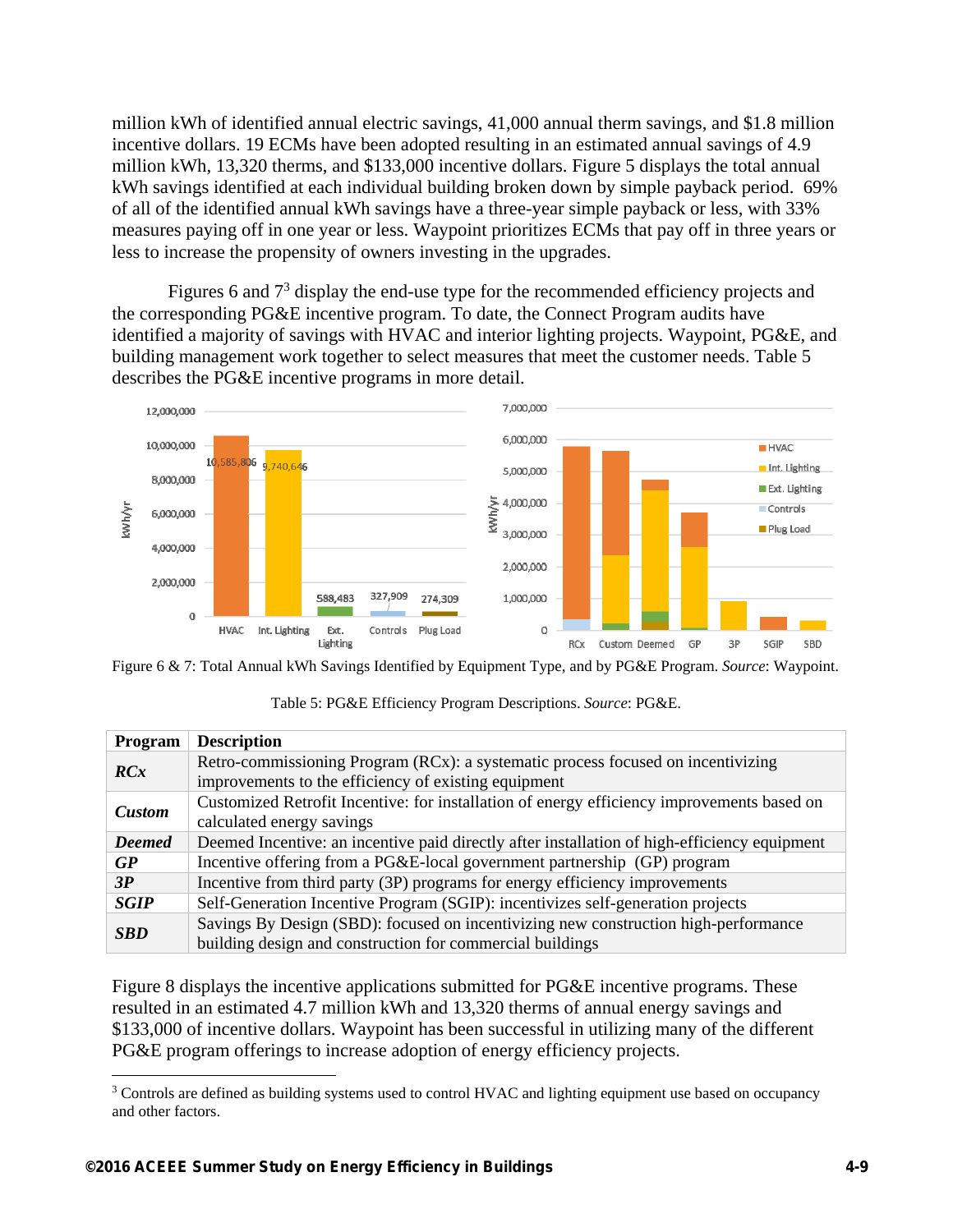While 16 incentive applications have been signed to date, the Connect Program has established a substantial pipeline of recommended efficiency measures over the last two years, many of which have payback of three years or less. Uptake is expected to increase as the current pipeline of measures continues to be utilized, and as new CRE partners join the program.

#### **Case Study**

Figure 9 displays an example case study of a successful property to participate in the Connect Program from start to finish.<sup>4</sup> The 201 Spear Street property is a 252,591 SqFt, Class A LEED Gold office tower located in San Francisco, managed by Cushman & Wakefield. The 18-floor property was built in 1984, with ~20 tenants and a basement parking lot. By enrolling in the Connect Program, the firm developed a successful business case for ownership to achieve over \$47,000 in annual energy cost savings and  $\sim$  293,000 kWh in annual electric



Figure 8. Incentive Applications Submitted for PG&E Incentive Programs. *Source:* Waypoint

| <b>MATPOINT</b>                                                                                                                                                                                                                                                                                                                                                                                                                                                                                                                                                                                                                                                                                                                    | <b>POAT CONNECT PROGRAM CASE STUDY</b>                                                                                                                                                                                                                                                                                                                                                                                                                                                                                                                                                                      |                                                                                                                                                                                                                                                                                                                                                                                                                                                                          |  |
|------------------------------------------------------------------------------------------------------------------------------------------------------------------------------------------------------------------------------------------------------------------------------------------------------------------------------------------------------------------------------------------------------------------------------------------------------------------------------------------------------------------------------------------------------------------------------------------------------------------------------------------------------------------------------------------------------------------------------------|-------------------------------------------------------------------------------------------------------------------------------------------------------------------------------------------------------------------------------------------------------------------------------------------------------------------------------------------------------------------------------------------------------------------------------------------------------------------------------------------------------------------------------------------------------------------------------------------------------------|--------------------------------------------------------------------------------------------------------------------------------------------------------------------------------------------------------------------------------------------------------------------------------------------------------------------------------------------------------------------------------------------------------------------------------------------------------------------------|--|
|                                                                                                                                                                                                                                                                                                                                                                                                                                                                                                                                                                                                                                                                                                                                    | 201 Spear Achieves \$47,000 in Annual Cost Savings with Connect                                                                                                                                                                                                                                                                                                                                                                                                                                                                                                                                             | <b>PORE CONNECT PROGRAM CASE STUDY</b>                                                                                                                                                                                                                                                                                                                                                                                                                                   |  |
| 201 Spear Street is a 252,591 square floot, Casc & LEED Gold office tower tocated just off the<br>sale front in San Francisco's South Financial District, managed by Cushman & Waterfald, The<br>13-Now property, built in 1988, has approximately 20-financial and high-tech sector tenants.<br>Program administered by Wayporn, the property management firm developed a successful<br>business case for ownership to achieve over \$47,000 annual energy cost swings and an<br>economic 261,000 kWh in annual electricity savings from energy efficient lighting opportun-<br>and retrocommissioning (ROL) with up to \$34,000 PGM/ offered returns and incentives to<br>define mailprove and senior costs."<br>The Opportunity | with a basement particle for, the enrolling in the Facilic Car, & Dectric Company (PG&D) Connect<br><b>ANI Spear Street</b>                                                                                                                                                                                                                                                                                                                                                                                                                                                                                 | indicated significant energy sevings potential<br>am diaff engaged the building for a targeted.<br>sortunates for reducing energy costs and<br>ttoric Following the acutoment, Missippett<br>Menager, 38 Weekla, to customize a business<br><b>Rure of FG&amp;E excentive programs and</b><br>to a migrating technologies and<br>tions. Wassered's business case provided an<br>ral energy performance, an analysis of<br>techniky of everys projects, stendification of |  |
|                                                                                                                                                                                                                                                                                                                                                                                                                                                                                                                                                                                                                                                                                                                                    | Storts after current cambridge acquired 201 Security Documber 2013, property management terrority on a complicati                                                                                                                                                                                                                                                                                                                                                                                                                                                                                           | I analysis for the recommended investments.                                                                                                                                                                                                                                                                                                                                                                                                                              |  |
| incentives, but did not you? to move forward with additional efficiency improvements.                                                                                                                                                                                                                                                                                                                                                                                                                                                                                                                                                                                                                                              | engineering firm to develop a business case for energy efficiency improvements. Although 301 Spear had not received<br>an energy audit since 2010, ensuring management had difficulty providing paymenting a competitive program for further<br>searches due to the building's relationship on electric usage and relations half-TRERCY 1738 score of \$3. Ownership<br>proceeded with a multi-million deliar tolds, renovation and USD tighting upgrade in common spaces utilizing PD&T                                                                                                                    | property management's proposal to restace 2,818.524 TB builts with energy<br>widing, incorporate new USD lighting standards for future tenant improvements.<br>hong futures to LEDs. Together, these measures are projected to laws<br>costs and hept electricity experient within budget by leveraging up to \$30,000 m.                                                                                                                                                |  |
|                                                                                                                                                                                                                                                                                                                                                                                                                                                                                                                                                                                                                                                                                                                                    | Shorts afterwards, 201 Spear enrolled as the PG&E Connect Program for a second-opinion on the building's progress in<br>managing its energy costs. Waypoint's initial benchmarking analytics, drawing on its Commercial ** software platform,<br>identified that 301 Spear's energy usage and spend had increased 25% from 3013 to 3014, and exceeded the San<br>Prancisca Building Damers and Managers Association (BOMA) benchmark for utility cost per square foot by LPA. This<br>alarming increase in committy mostrom. If continued, projected 301 Speer to exceed its 3004 utility excense budget.   | and that is provided by Missionit it is with useful teacher identifying arrange afficiences.<br>for automotive will work in the print hang this probability and the probability of<br>stands of authorities are progress (Todaya will stand or trousant the true staying<br>Ligans Property Monday                                                                                                                                                                       |  |
| The Connect Program Approach                                                                                                                                                                                                                                                                                                                                                                                                                                                                                                                                                                                                                                                                                                       |                                                                                                                                                                                                                                                                                                                                                                                                                                                                                                                                                                                                             | 1 program to word in POST's follocommissioning (ROCProgram, which                                                                                                                                                                                                                                                                                                                                                                                                        |  |
|                                                                                                                                                                                                                                                                                                                                                                                                                                                                                                                                                                                                                                                                                                                                    | PG&E and Waypoort have developed partnerships with property management force to bring energy efficiency analysis,<br>Sustinition case development, and incentive processing support sensors to their clients at no cost. The goal of the Connect<br>Program is to better channel utility program recources and monitors to empower key market trusted advisors and<br>stendily efficiency opportunities on their behalf. Property management firms benefit from anarcoral and more distinger.<br>energy efficiency sendors provided by the utilities for free to building ownership. These sendors include: | rate utility experts to make sure the building-and the explainent and options<br>or optional energy savings. Resulting projects are expected to reduce 201 Spear's<br>such, while improving the building's work environment and instanding the<br>ing counserving to undergo large copital investments. By entolling properties in<br>photoshy consists we advice a craft on a flocking to affect our statements of<br>using PG&E incorresum at 2011 Spear.              |  |
| . Detailed energy ananoments for queilled buildings<br>. Processing support for utility incentives jourspell by permers or tehants.<br>. Chycong tracking and reporting at lasth the building and portfolio levels.                                                                                                                                                                                                                                                                                                                                                                                                                                                                                                                | Purificals level benchmarking using Constantial® analytics to obtatily high arounds targets                                                                                                                                                                                                                                                                                                                                                                                                                                                                                                                 | a joint posturior concerned for this commercial road activity tracture. Will positive a                                                                                                                                                                                                                                                                                                                                                                                  |  |
|                                                                                                                                                                                                                                                                                                                                                                                                                                                                                                                                                                                                                                                                                                                                    | The Midd Connect Program approach at 201 Spear enabled property management to craft an effective and successful<br>proposal to awtership for onergy efficiency projects using Wespoint's analytics and PG&E incentives.                                                                                                                                                                                                                                                                                                                                                                                     | stapites property. Reasonal and energy data, which detuse students into the<br>buildings and imprinted the productivity of our classic approximate lages. Wassered<br>andreg of the dunamics of the utility industry to drive better oughts.                                                                                                                                                                                                                             |  |
| Officer researchment and verification of autonomed project explications is comently penaling.                                                                                                                                                                                                                                                                                                                                                                                                                                                                                                                                                                                                                                      |                                                                                                                                                                                                                                                                                                                                                                                                                                                                                                                                                                                                             | Contact for its plots claric CRE customers. For more information, stall                                                                                                                                                                                                                                                                                                                                                                                                  |  |
|                                                                                                                                                                                                                                                                                                                                                                                                                                                                                                                                                                                                                                                                                                                                    |                                                                                                                                                                                                                                                                                                                                                                                                                                                                                                                                                                                                             |                                                                                                                                                                                                                                                                                                                                                                                                                                                                          |  |

savings from efficient lighting upgrades and RCx, with

201 Spear Street Property. *Source:* Waypoint up to \$34,000 in PG&E-offered rebates and incentives to defray equipment and service costs. As exhibited in Figure 10, the property manager, Jill Vivanco, found the Connect Program especially impactful, and her property's participation resulted in significant energy savings with the expectation to implement additional incentive projects in the future.

*"The wealth of information and in-depth report provided by Waypoint is a very useful tool for identifying energy efficiencies and cost-saving projects. Clear, concise information was always presented along with great input, expertise, and knowledge of energy efficiencies. I look forward to continuing to work with Waypoint to track the project's progress and continue to identify opportunities over time." - Jill Vivanco* 

Figure 10: Connect Program Case Study for 201 Spear Street Property. *Source*: Waypoint.

## **Challenges and Key Lessons Learned**

The main challenges in implementing utility-incentivized energy efficiency projects in the CRE industry fall under engagement at the building level, as well as timely adoption of energy efficiency measures. Waypoint has collaborated with PG&E to identify and implement solutions to address these challenges in the Connect Program.

### **Engaging CRE Stakeholders at All Levels**

One of the most difficult challenges is establishing an effective communication stream to

Figure 9. Connect Program Case Study for

 $\overline{a}$ 

<sup>&</sup>lt;sup>4</sup> Connect Program Case Study https://waypointbuilding.com/download-connect-building-case-study/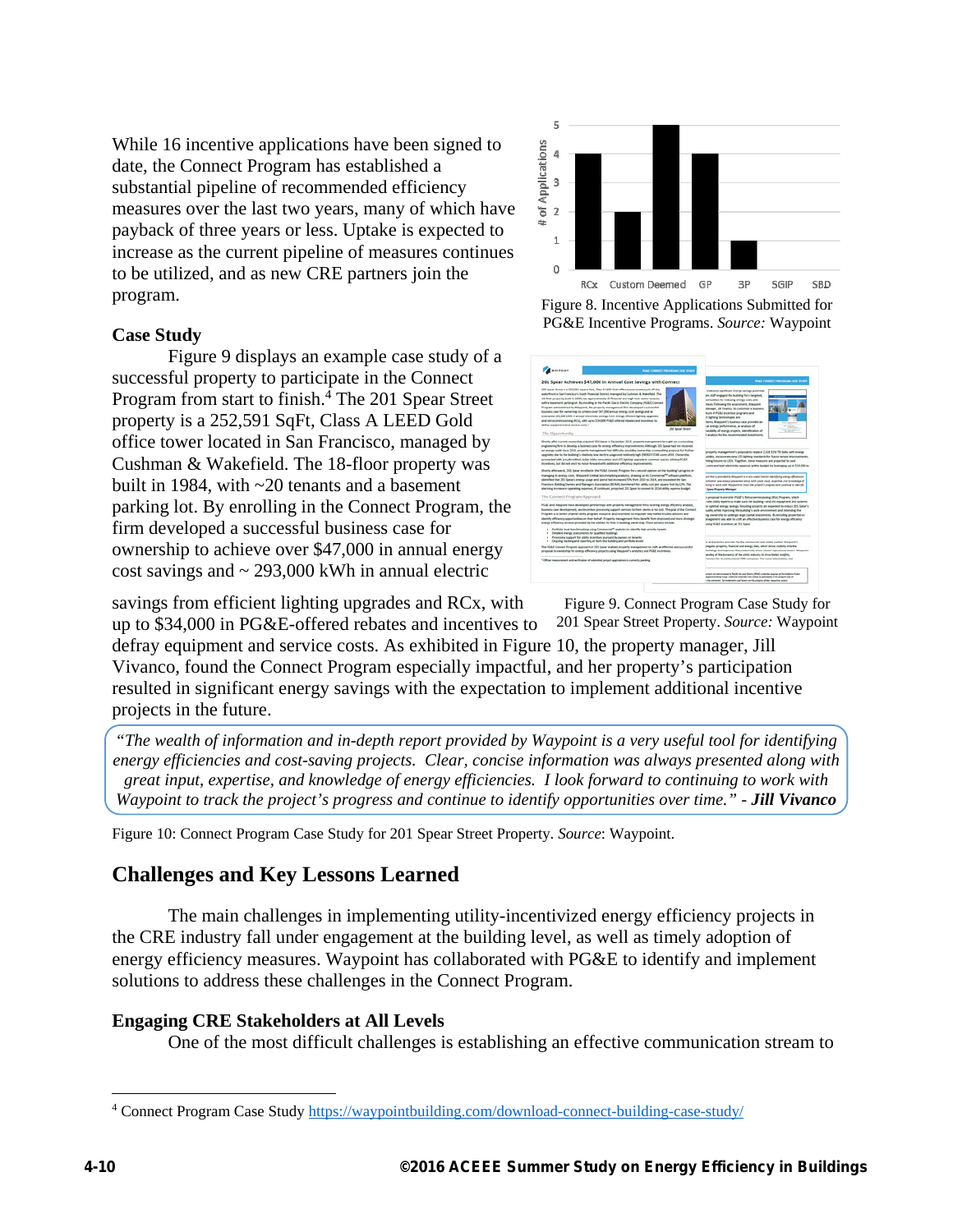property managers and building engineers once buildings are enrolled into the Connect Program. In a survey distributed to property managers and building engineers following program participation, when asked "Why did you participate in the Connect Program?" the most frequently-selected response was "Portfolio management requested it." Although other response options included "Improve your property's energy performance," and, "The possibility of a free energy audit," results indicated that the most effective way to engage with building management is to drive initiatives from the top down. To best align with the building management motives, Waypoint strategically utilizes its partnerships with portfolio management firms at the national and regional levels to drive program participation down to the building level. To leverage such valuable support from higher management, Waypoint communicates key metrics and results from a portfolio perspective, such as identifying the lowest-performing buildings portfolio-wide or compiling total energy savings potential for the portfolio.

Property managers and building engineers carry various responsibilities in managing their buildings, most often revolving around tenant satisfaction− which can relegate energy efficiency to a distant afterthought. While many energy efficiency programs require significant involvement from building management staff, Waypoint focuses on mitigating the time capital required from partners enrolled in the Connect Program. To achieve this, Waypoint has made the following adjustments to the Connect Program:

- Pull building energy data directly (and securely) from PG&E, rather than requesting from building management
- Draft concise financial business case summarizing findings and recommendations from audits
- Present findings to building management, outlining next steps for all recommended measures
- Complete incentive applications for building management and answer any questions related to incentive program timelines

#### **Ensuring Timely Adoption of Efficiency Measures**

Another challenge that the Connect Program faced was the timely adoption of energy efficiency measures by the participating properties. Regardless of how attractive the business case is for energy efficiency, the CRE segment can be slow to invest in energy projects due to such issues as stakeholder coordination, capital budgeting timing, and property lifecycle stage. Waypoint has identified areas that can help to increase and accelerate the investment process from the decision maker.

One crucial prerequisite to increasing adoption of energy efficiency measures is understanding the decision maker (i.e. the party who will pay for the upgrade). When presenting the findings to building management, Waypoint clearly indicates whom the lease structure will affect, which party benefits from the energy savings, and how that specific party can best move forward with the energy project.

Understanding the capital budgeting cycle is crucial in obtaining timely commitments from building management for energy efficiency projects. Most building capital budgets are planned in August or September for the following year. Waypoint strives to conduct audits in the first and second quarter of a given calendar year to ensure that all recommendations can be planned into the capital budget for the following year.

Understanding the property lifecycle is another important component for increasing the adoption of energy efficiency measures. Because the lifecycle can be as short as 2-5 years, building owners are most likely to invest in energy efficiency projects early on in the cycle when